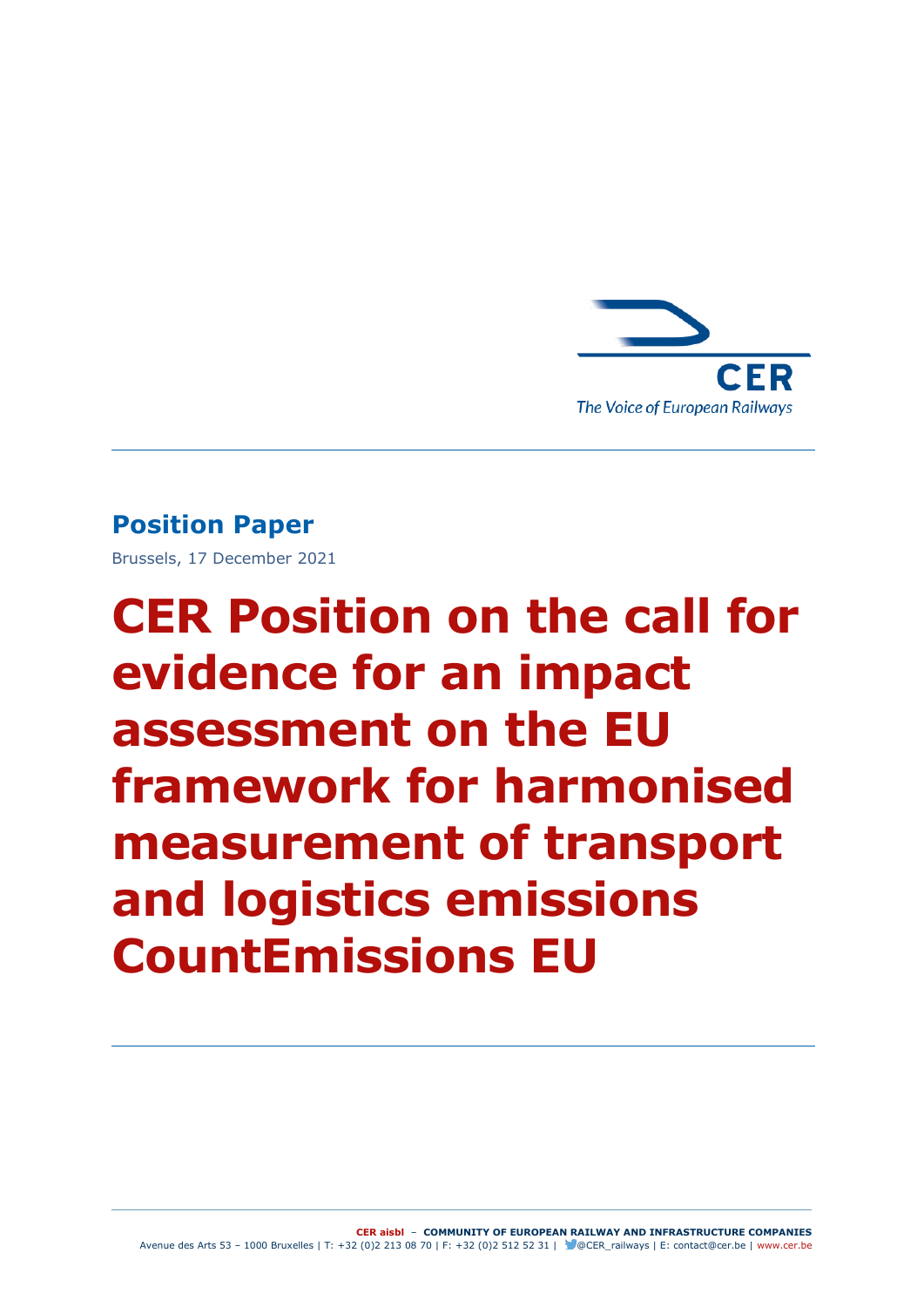

# **CER Position on the CountEmissions EU**

### **CER supports the Commission initiative**

Driving the transition to zero-emission mobility as required by the EU Green Deal will only be possible by placing the right incentives to transport users. Achieving the 90% greenhouse gas emission reduction in the transport sector by 2050 requires a basket of measures that include a robust carbon pricing, taxation, infrastructure charging and  $CO<sub>2</sub>$ standards for vehicles complemented by financial incentives to develop cleaner mobility.

According to the [EU Sustainable and Smart Mobility Strategy,](https://transport.ec.europa.eu/transport-themes/mobility-strategy_en) the Commission plans to establish a European framework for the harmonised measurement of transport and logistics greenhouse gas (GHG) emissions by 2022. CER, therefore, welcomes the initiative called [CountEmissions EU,](https://ec.europa.eu/info/law/better-regulation/have-your-say/initiatives/13217-Count-your-transport-emissions-%E2%80%98CountEmissions-EU%E2%80%99_en) which should be applicable to all transport modes avoiding greenwashing. It will offer the EU citizens the tools to make sustainable choices in order to facilitate a shift to the most energy efficient and sustainable transport solutions, strengthening the EU Green Deal by accelerating zero-emission mobility.

This European harmonised carbon footprint tool should follow the energy-efficiency first principle and ideally lead to energy-efficiency labelling of transport services and in the long run contribute to the polluter pays principle by including a pricing dimension.

#### **CER proposals to enhance energy-efficiency and incentivise the reduction of emissions from transport and logistics**

CER agrees with the Commission that the CountEmissions EU should provide a harmonised EU framework for calculating GHG emissions data of transport operations/services in freight and passenger sector. It is important to pay particular attention to the following points:

- **.** It has to be noted that GHG emissions of transport is a product of the carbon intensity of transport fuel, energy consumption of vehicles and transport activity.
- **GHG intensity (per passenger-km and tonne-km) is a relevant KPI to measure efficiency** of transport operations. It should be based on annualised utilisation of the passenger and freight services. Transport operators should be allowed to advertise the GHG emissions of a single journey. The basis for the indicator should be energy intensity expressed in kWh per transport unit or per passenger-km and tonne-km.
- **.** It is important to have business coverage relevant to passengers and shippers. For the rail sector:
	- o Passenger: Long-distance (optional: high-speed, regional, urban, night trains); railways should ideally be integrated to door-to-door transport, including walking/cycling/public transport/car to and from the stations.
	- o Shipper: Freight, where rail is often used for long distance transport and intermodal rail with waterborne or other land transport.
- The methodology should be built on existing European methodologies such as EN16258 and EN50591. The planned international standard ISO 14083 should particularly be taken into account. Railway sector represented by the International Union of Railways (UIC) have long-established, EN16258 standard certified tools [\(EcoPassenger](http://www.ecopassenger.org/) and [EcoTransIt\)](https://www.ecotransit.org/en/) with well-to-wheel emissions. Over a billion transports have already been calculated by EcoTransIt, which allows calculation of complete transport chains across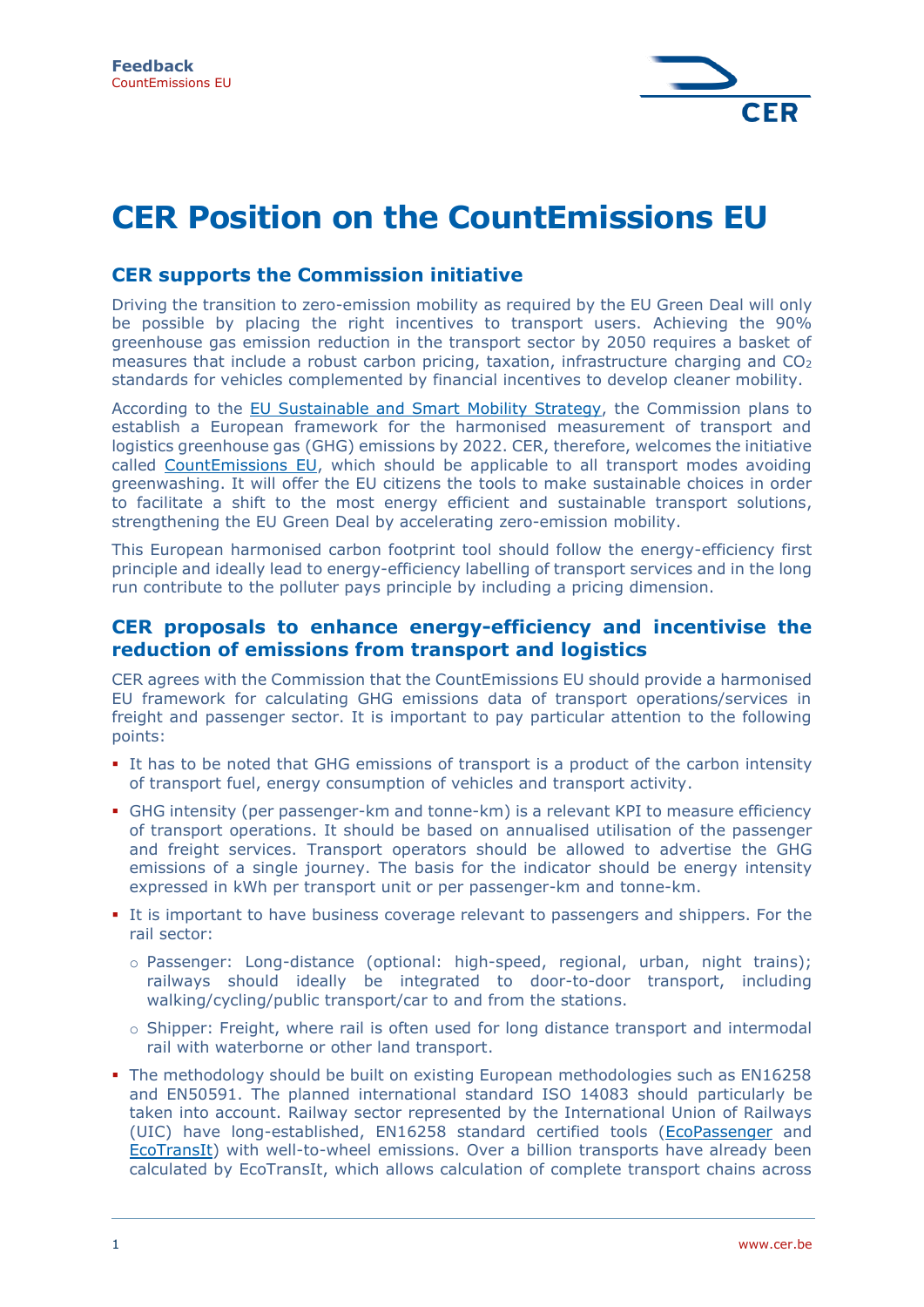

all modes of transport (truck, train, ocean vessel, inland waterways, aircraft) including transhipments/warehousing worldwide on the basis of a scientific and neutral methodology.

• Like in EN16258, rules should be set for offsetting GHG emissions: e.g. not allowing planting trees but rather procuring green energy for transport.

It is important to make available, reliable and comparable information on the GHG intensity of individual transport services. CER has the following remarks:

- EU harmonised approach is required to avoid sector initiatives to have a credible tool (calculator). This harmonised methodology should be recognised by independent institutions like the European Environment Agency or Global Reporting Initiative for all transport modes, as well as national environmental agencies which are currently involved in GHG accounting. A lot has been already done at the national level, so it would be advisable to build on this experience. Furthermore, the tool should be built on the basis of input data specific for each country and should be consistent with the regulations already in force in this respect in individual countries and should constitute a legal regulation, not further guidelines.
- The calculator should be suitable for comparison of intermodal door-to-door journeys.
- **Regrettably, the Commission already mandated the European Aviation Safety Agency** (EASA) to develop an environmental labelling including a carbon footprint for flights. This work should first of all take the international standard (future ISO 14083) into account. Efforts are needed to develop a transport label in order to allow intermodal comparison. Having a stand-alone label for individual transport modes would confuse transport users and should be avoided.

In parallel to the development of the carbon footprint tool, focus should be given to facilitate the use of GHG emissions accounting by stakeholders (passengers and shippers). The tool should be easy to use and easy to understand, giving its users a clear orientation of the most environmentally friendly mode of transport. For example, the tool should be embedded to end-product labelling (e.g. in shops, including online shopping). CER supports the following points that are covered in the Staff Working Document of the EU Sustainable and Smart Mobility Strategy (paragraphs 557-575):

- For the short-term integrating the tool into travel information systems, indicating also the monetised impact, to inform consumers and raise their awareness;
- For the long-term the tool should be included in the ticketing/pricing systems for all transport modes. The revision of the delegated regulation 2017/1926 on EU-wide multimodal travel information could provide a suitable framework for this.
- The EU Year of Rail in 2021 provided an excellent opportunity to promote rail as a sustainable form of transport. Cleaner modes like rail should remain in the centre for the EU Green Deal in the decades to come and carbon footprint tool should be communicated to the EU citizens through the EU Mobility Week and making use of the EU Climate Pact.

Finally, when it comes to the type of policy instrument, CER prefers that the carbon footprint tool serves as a basis for a transport services label that is established by a legislative proposal and be mandatory in nature.